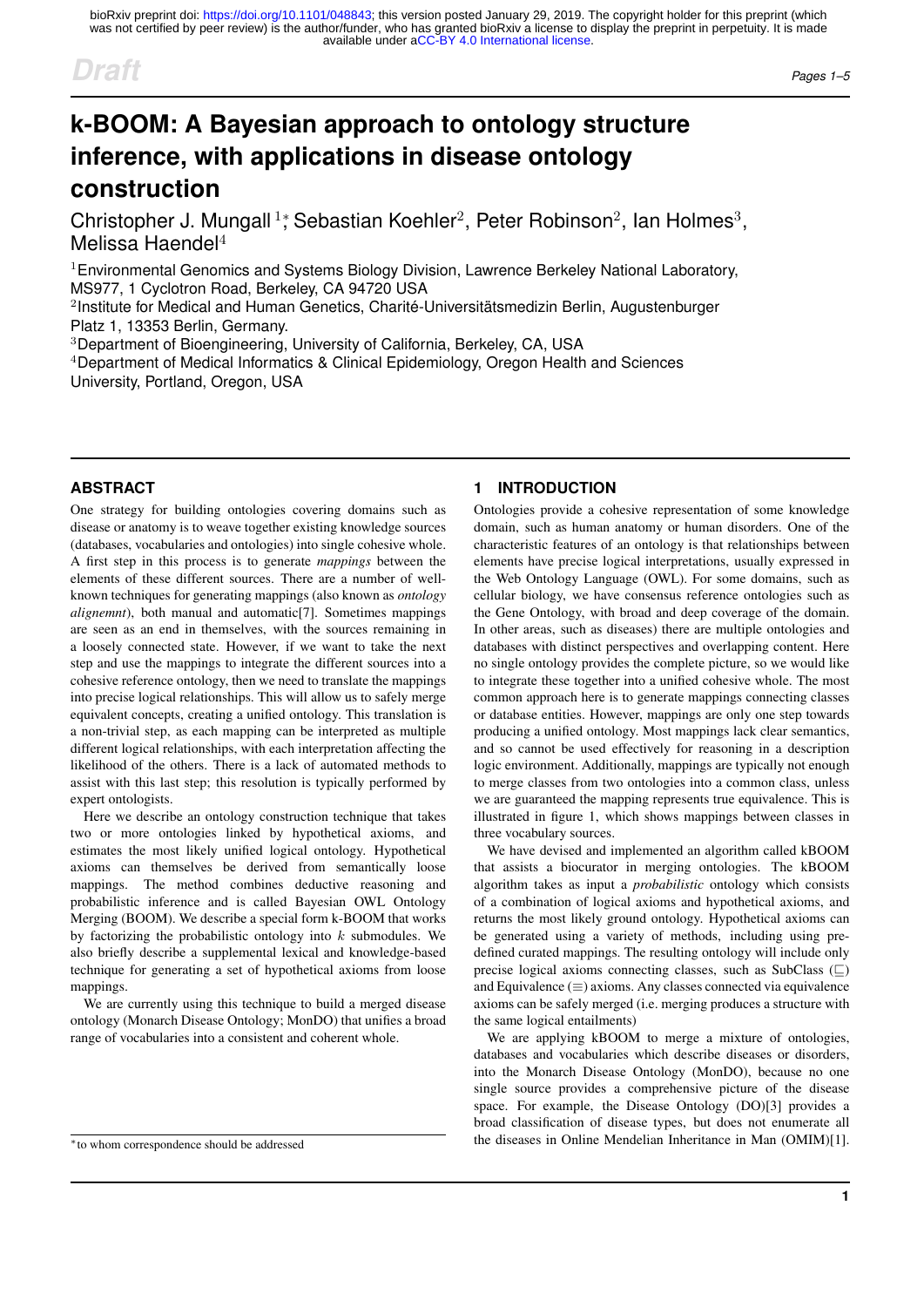available under [aCC-BY 4.0 International license.](http://creativecommons.org/licenses/by/4.0/) was not certified by peer review) is the author/funder, who has granted bioRxiv a license to display the preprint in perpetuity. It is made bioRxiv preprint doi: [https://doi.org/10.1101/048843;](https://doi.org/10.1101/048843) this version posted January 29, 2019. The copyright holder for this preprint (which

#### $\bm{C}$ hristopher J. Mungall<sup>12</sup>, Sebastian Koehler<sup>2</sup>, Peter Robinson<sup>2</sup>, Ian Holmes<sup>3</sup>, Melissa Haendel<sup>4</sup>



Fig. 1. (a) Mappings between 3 vocabularies (shown in different colors). Logical relationships (axioms) within an ontology (subsumption) shown in solid lines, Arrows denote SubClassOf (e.g. *type-1*  $\Box$  *type-1/2*). In the yellow ontology, types 1 and 3 are declared *Disjoint* (i.e. no shared subclasses). Dashed lines represent loose mappings (b) one possible configuration with hypothetical axioms derived from mappings shown as double red lines. In this example, all mappings interpreted as equivalence (≡) except *hereditary* angioedema  $\sqsubseteq$  angioedema (white to grey). Note that due to the logical properties of  $\sqsubseteq$  and  $\equiv$  all nodes in the enclosing box are inferred to be in a mutually equivalent clique, yielding incoherency (via disjointness axiom).

Conversely, OMIM provides largely a flat list without a hierarchy, and typically only covers disorders with genetic etiology. ORDO[8] is derived from Orphanet and has an emphasis on rare disease, and employs different classification criteria from DO. When previous attempts have been made to unify these, the results are frequently incomplete. For example, MedGen[2] includes OMIM and Orphanet, but many of the entries, such as that for *Hyperekplexia hereditary* lack a classification. Here we explore an ontology merging strategy as one possible solution to this problem.

#### **2 METHODS**

Our approach takes a collection of ontologies  $O_1, ..., O_v$ , and produces a coherent well-connected merged ontology  $O^M$ , in which the classes are connected using OWL logical axioms. We include vocabularies and databases in our definition of ontology. The input may also include a set of previously curated mappings  $M \in C \times C$ , where  $C$  is the total set of classes in all sources. We assume that a mapping means that the two classes have some substantial degree of similarity, but do not assume any logical semantics.

Our approach consists of a pipeline with two steps:

- 1. *Generation of a probabilistic ontology with prior probabilities*. Prior probabilities can be generated using a variety of methods, such as lexical approaches, or by using existing curated mappings.
- 2. *Estimation of the most likely ontology*. We attempt to maximize the posterior probability for different combinations of axioms, utilizing the complete OWL semantics<sup>1</sup>. Once this has been determined, additional post-processing can be performed, such as merging equivalent classes.

We focus on this second step as it is a generalizable method, and the primary contribution of this paper. We first describe the *general* approach which is applicable to OWL ontologies of any expressivity, and we then describe a *specific* approach which can be applied to simpler ontologies in which the probabilistic aspect utilizes only concept inclusion and equivalence axioms.

To illustrate the first step with a concrete example, we give an example of a procedure for estimating prior weights for disease ontology mappings, and outline how we are using the combined procedure to build the Monarch merged disease ontology (MonDO).

#### 2.1 Ontology structure inference: general approach

*2.1.1 Probabilistic Ontologies* The input to the structure inference procedure is a *probabilistic ontology*:

$$
O^P = \langle A, H \rangle \tag{1}
$$

where A consists of *logical axioms*  $A_1, \ldots, A_l$ , and H consists of *hypothetical axioms*  $H_1, ..., H_n$ .

Both of these axiom sets involve any combination of classes from the union of sources, which we denote  $C$ . However, a common use case is that  $A$  consists purely of within-source axioms (e.g. two independent disease ontologies) and  $H$  consists of hypothetical axioms derived from cross-ontology mappings.

The joint probability distribution (JPD) is:

$$
P(OP) = P(H, A) = P(H)P(A|H)
$$
 (2)

$$
P(OP) = \prod_{H_i \in H} P(H_i = h_i) P(A|H)
$$
 (3)

where  $h_i$  is a boolean representing the truth value of hypothetical axiom  $H_i$ 

For  $P(A|H)$  we assume a uniform probability, except in the case where the ontology  $O^P$  is *incoherent*, i.e. there exists a class  $c \in$ 

<sup>1</sup> https://www.w3.org/TR/owl2-direct-semantics/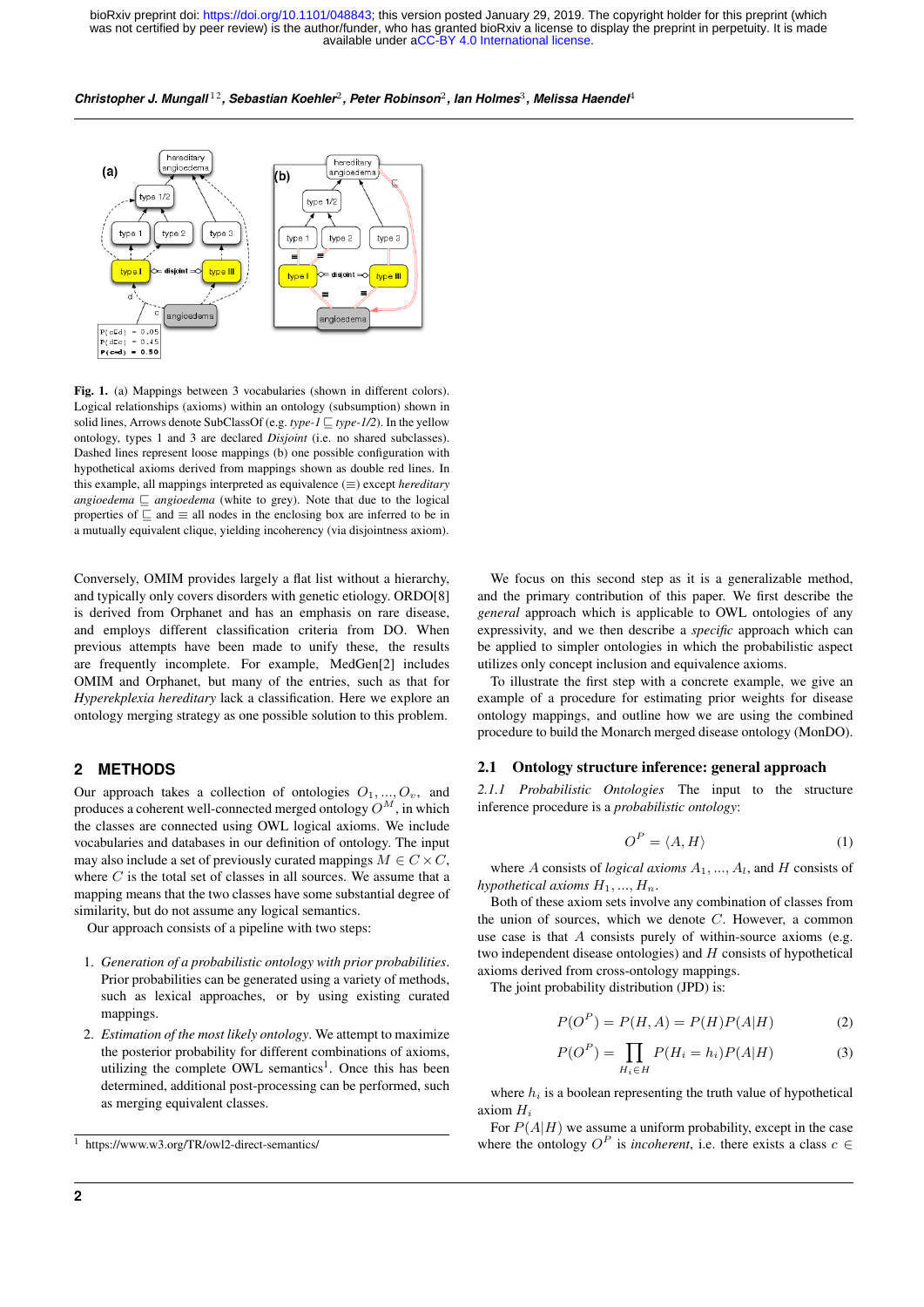C such that c is *unsatisfiable*, where  $unsat(c) = O^P \vDash c \equiv \perp$ . This situation can arise whenever the ontology violates any logical constraints, encoded in OWL. This state can be checked using a standard deductive OWL reasoner.

We attempt to find the most likely ontology, i.e. set of values  $h_1, ..., h_n$  that maximizes the posterior probability.

As there are  $2^{|H|}$  combinations, we use a number of techniques to reduce the search space. For the first of these, we *factorize* the calculation by splitting the ontology into sub-modules.

*2.1.2 Factorization via module extraction* A *modularization* procedure takes an ontology O and produces N ontology modules. We can apply the analogous procedure to probabilistic ontologies and produce  $k$  probabilistic modules. A number of different modularization strategies can be applied. For some problems it may be possible to produce  $k$  modules that are independent, in which case the probability can be factorized as:

$$
P(OP) = \prod_{k \in N} P(OkP)
$$
 (4)

In other cases, modules may have dependencies; we do not cover this here, approaches may involve Bayes networks or factor graphs.

*2.1.3 Greedy selection search procedure* Even after factorization, the number of possibilities may still be prohibitive (a module size of 100 nodes is not atypical, which has  $4^100$  configurations). In order to further reduce the search space, we apply a greedy approach. Here, when searching for solutions for any module  $O_k$  we iteratively take the axiom for  $H_k$  with the highest probability and assume it to be true. We repeat this until the number of hypothetical axioms is reduced to a user-specified threshold T.

We immediately reject any axioms that lead to  $O^P$  becoming incoherent. We attempt to re-modularize at each stem: the selection procedure may lead to the current module being splittable into sub-modules.

## 2.2 Ontology structure inference: Approach for AL<sup>−</sup>-ontologies

We have implemented a procedure for inferring ontology structures where the hypothetical axioms consist only of the  $\Box$  (SubClass)  $or \equiv$  (Equivalence) constructs, applied between two named classes  $C_i, C_j \in C$ . Formally:

$$
H \subset \{C_i \sqsubseteq C_j : i, j \in C\} \cup \{C_i \equiv C_j : i, j \in C\} \tag{5}
$$

This is a subset of the Description Language AL (Attributive Language), which we denote  $AL^-$ . Note we do not restrict the expressivity of the non-hypothetical logical axioms A.

Limiting the expressivity of the probabilistic subset reduces the search space, as there are fewer possibilities. For any pair of classes  $c, d$  in a mapping, there are only four possibilities:  $c \sqsubset d, d \sqsubset c$ ,  $c \equiv d, c \not\sqsubseteq d \wedge d \not\sqsubseteq c$ . This limitation also allows for the extraction of smaller modules.

For the ontology mapping use case, we also assume an additional logical constraint in the form of *AllDistinguishableFrom* axioms. Here we assign each class in the ontology to a *source*, and we constrain such that there are no equivalent pairs of classes within a source.

$$
C_i \in S, C_j \in S, C_i \neq C_j \rightarrow C_i \neq C_j \tag{6}
$$

*2.2.1 Extracting Locally Independent Modules for* AL<sup>−</sup> By limiting the probabilistic subset to only SubClass and Equivalence axioms, we can exhaustively partition the ontology into independent submodules, based on whether the probability of any two members of the partition being equivalent is non-zero.

Here we split the ontology into  $k$  modules such that each module is independent. We take all hypothetical equivalence axioms in H and assume  $P(H_i = true) = 1$ , thus creating a *maximally* equivalent ontology  $O'$  (see figure 1b for example). We then obtain the set of all entailed equivalence cliques  $N$  from  $O'$  (using any reasoner that is complete for the profile of A). For this step, we ignore logical axioms such as disjointness axioms that can lead to incoherency.

We then iterate through all cliques  $N_1, ..., N_n \in N$  and extract a probabilistic module  $O^{N_i}$ , where the module contains all classes in  $N_i$ , plus all logical axioms in A that reference any class in  $N_i$ , plus all hypothetical axioms in H that connect a class in  $N_i$ .

This corresponds to the factorization in Equation 4.

*2.2.2 Estimating prior edge probabilities for disease mappings* kBOOM takes as inputs hypothetical axioms with assigned prior probabilities. For this, we make use of existing mappings provided by source databases and ontologies. These are manually curated and are generally of high quality, in that a mapping typically corresponds to a biological or clinical connection. However, they are often incomplete, and do not have a strict meaning, ranging from equivalence, subclass, superclass, without any guarantees on the interpretation.

We turn each mapping into a hypothetical axiom and use a variety of heuristics and rules to generate weights for different axiom types. Given a pair of classes  $c$  and  $d$ , we have rules such as:

- 1.  $c \equiv d + + +$  if *label contains 'type' or 'complementation'*
- 2.  $c \equiv d$  ++ if *StrictLexicalMatch(c,d)*
- 3.  $c \equiv d + i f$  *NonStrictLexicalMatch(c,d)*
- 4.  $c \sqsubseteq d$  ++ if  $c \in \mathsf{OMIM}, d \in \mathsf{OrdoGroupOfD}$ iseases
- 5.  $c \sqsubseteq d$  ++ if  $c \in \text{OMIM}$  and d has a subclass
- 6.  $c \sqsubset d$  + if *c has a NarrowSynonym = label(d)*
- 7.  $d \sqsubseteq c +$  if *c has a BroadSynonym = label(d)*
- 8.  $c \sqsubseteq d +$  if *label(c)* SubStringOf *label(d)*

The number of +s denotes the weighting (we omit the actual calculations and numbers here for brevity, code on GitHub for details). For example, if the labels or exact synonyms match exactly, and the string is of a form like *Foo type 2*, then our confidence in an equivalence match is higher. In addition to lexical criteria, we use ontology structure criteria. For example, Orphanet classifies diseases into meta-classes such as GroupOfDisorders and EtiologicalSubtype, with the latter always being a superclass of the former - these can be used to weight our confidence of equivalence vs subclass matches.

We can also look at the distribution of mappings between two sources. In general, if a single class in  $S_1$  is mapped to multiple classes in  $S_2$ , then the relationship between the two classes is more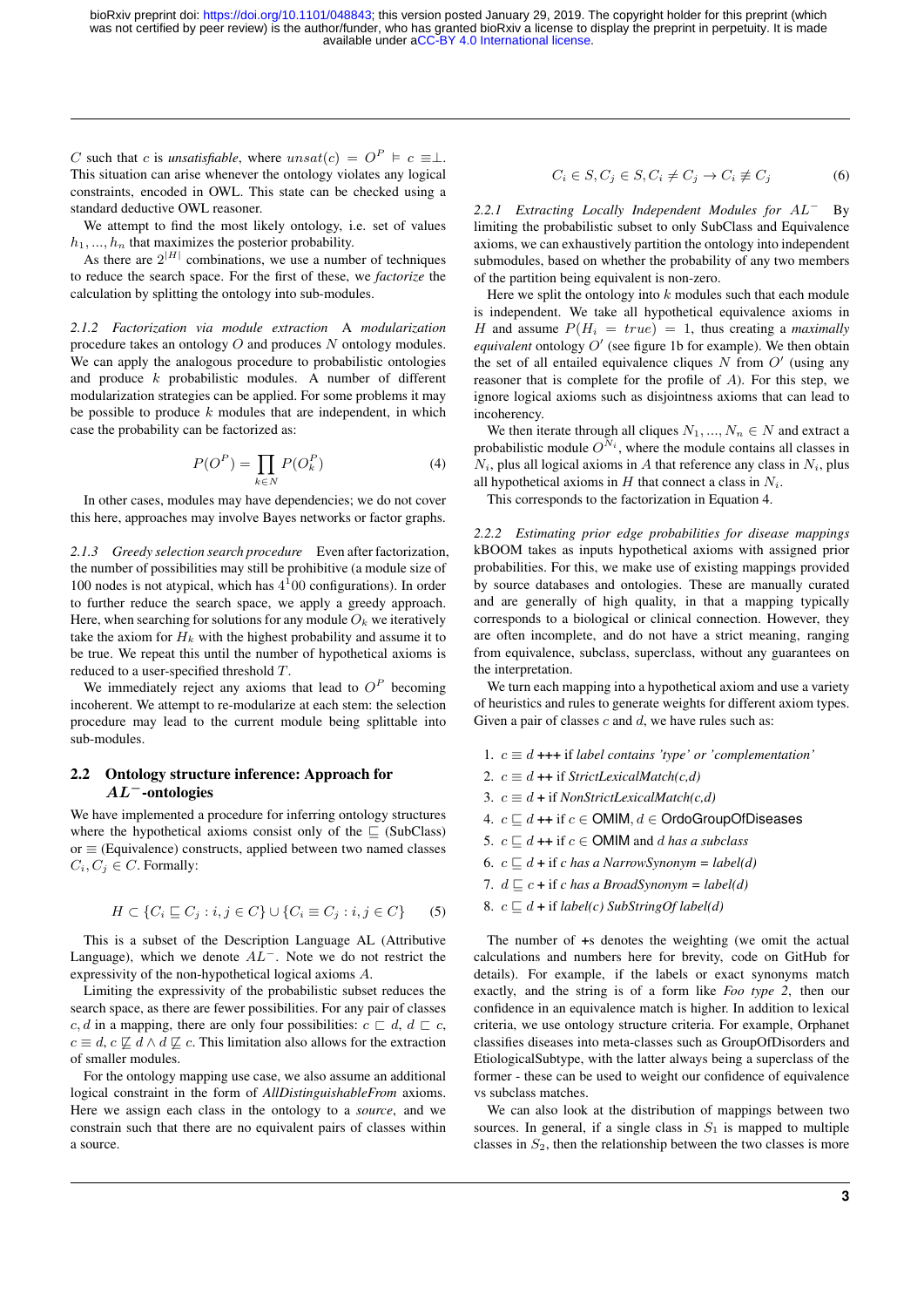



Fig. 2. Module resolution graph exported by kBOOM; Initial input is nodes plus solid arrows (SubClassOf axioms in ORDO). Dotted lines are supplied mappings (no logical interpretation). Figure shows inferred most likely configuration. equivalence=red, subclass=blue, with prior probabilities written as edge labels (thick lines more probable). Enclosing boxes denote equivalence cliques, which can be merged to a single class, yielding a grouping class with two children.

likely to be a superclass relationship, because in general classes have more children than parents. We make an exception for Orphanet, which frequently groups disorders under multiple classes on a perphenotype basis.

The rules above do not exhaustively cover all cases, and a number of additional lexical normalization steps are applied. These are not described here for brevity.

# **3 RESULTS AND DISCUSSION**

Our Java implementation of kBOOM is in GitHub<sup>3</sup>, and currently only implements the special case for AL<sup>−</sup>.

We created a GitHub repository for the disease use case<sup>4</sup> containing both the rules to generate hypothetical axioms from pre-defined mappings and the generated ontology. Our inputs are DO, OMIM labels, Orphanet, MeSH, MEDIC, OMIA, GARD and DECIPHER (with some only contributing labels). The largest cluster we have observed has 184 classes, constructed from a highly connected set of mappings for *retinitis pigmentosa*, *coderod dystrophy* and *Leber Congenital Amaurosis* subtypes. Over 65k hypothetical axioms were generated from mappings, of which 11,800 were interpreted as equivalence axioms, allowing the safe merging of multiple duplicate classes across ontologies.

Our next steps are to perform a full evaluation of these results.

Figure 2 shows an example of how a module has been resolved.

#### <sup>3</sup> https://github.com/monarch-initiative/bayes-owl-ontology-merging

<sup>4</sup> https://github.com/monarch-initiative/monarch-disease-ontology/

## 3.1 Tolerance and detection of mapping errors

When we assign prior probabilities, we assume a low error rate in source-provided mappings, and thus for larger modules these are rarely rejected, even if it leads to an overall more probable structure (due to the greedy selection procedure). As a pre-processing step we take large modules and iteratively test removal of axioms to determine if the module can be broken into semantically distinct submodules, which can sometimes detect incorrect mappings (e.g.  $<sup>5</sup>$ ). We plan to fold this into the probabilistic approach.</sup>

#### 3.2 Integration with curation

One advantage of our approach is that it fits well with both manual curation and knowledge-driven approaches. The more knowledge provided by a curator, the better the results; at the same time, the approach is robust to incomplete information, attempting to estimate the most likely structure, and always producing a coherent result, if it can be found.

A curator can provide different kinds of information, and this can be done iteratively. The most basic information to be provided is a manually vetted curation. Additional information can be in the form of prior probabilities for different axiom types; for example, if a curator strongly believes a mapping denotes equivalence, this can be provided (and if the curator is highly confident, the axiom can be removed from the probabilistic set and added directly into the ontology).

The search procedure uses an OWL reasoner, so other axiom types can be freely used; e.g the curator can provide defining equivalence axioms to class expressions. The curator can also provide constraints on possible models using constructs such as disjointness axioms, or taxon constraints or some of the other logical constraints developed in GO[6] and Uberon.

## 3.3 Comparison with other approaches

There are a number of probabilistic approaches to ontology mapping, but most are aimed at generating rather than interpreting mapping. One exception is the OMEN algorithm[5] which is similar to our approach in that it generates probability distributions for axiom types based on mappings, and factorizes the joint probability distribution into a bayesian network. However, the approach has certain assumptions that are problematic for the disease mapping use cases, such as the combined ontology containing no cycles. We aim to do further investigation into a generalized approach that unifies OMEN and kBOOM.

In order to fully evaluate our method, we plan to compare the disease merging results with other combined disease resources such as MedGen and EFO[4]. Additionally, we apply on other domains such as anatomy and compare to gold standards such as Uberon.

## 3.4 Future Plans

*3.4.1 Tree Search Algorithm (POETS)* Here we propose a tree search approach, as an alternative way to search the space of  $2|H|$ possible solutions. This can either be used on  $O<sup>P</sup>$  directly, or in combination with a modularization approach. We call this POETS (Probabilistic Ontology Entailment Tree Search).

<sup>5</sup> https://github.com/DiseaseOntology/HumanDiseaseOntology/issues/134